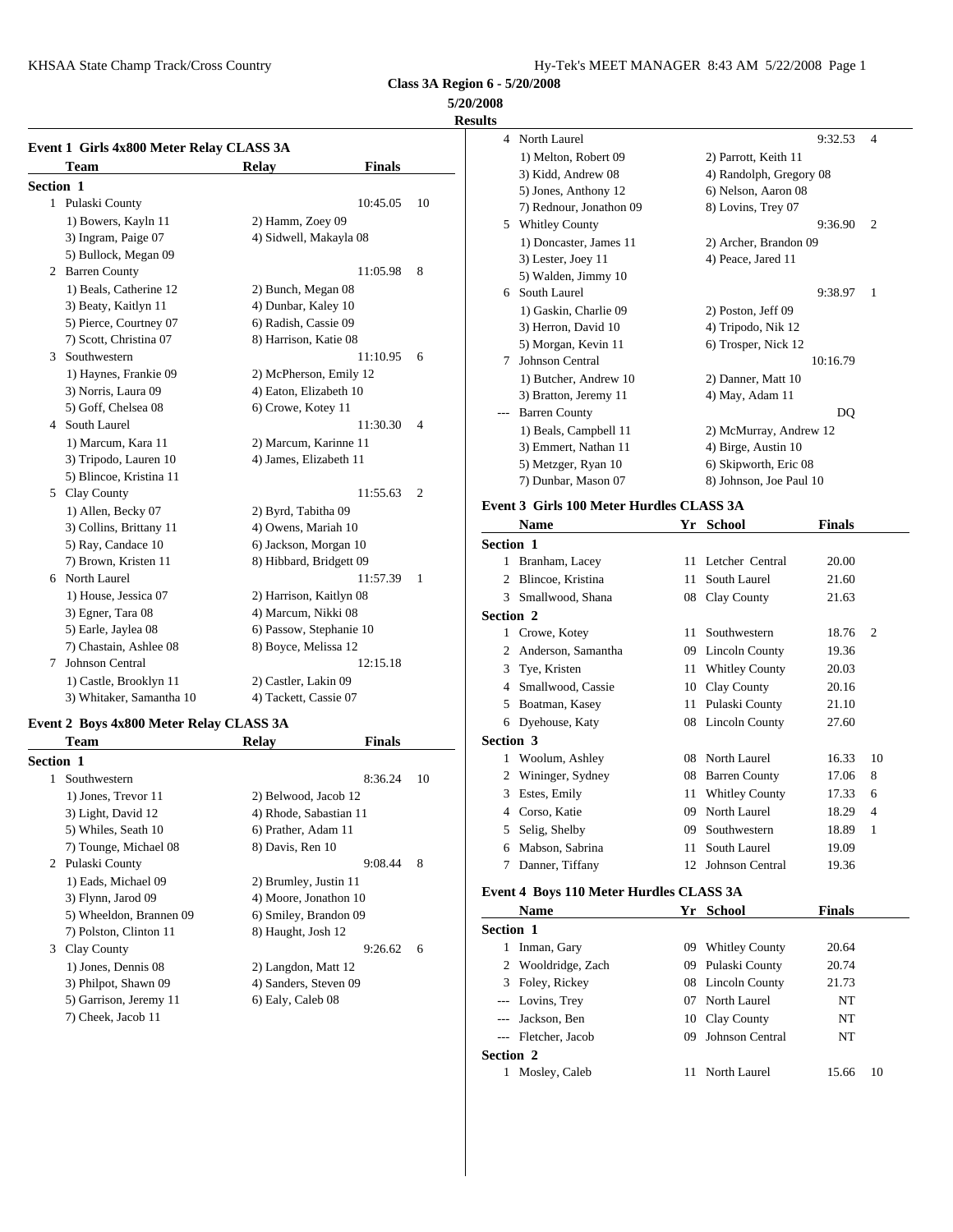**5/20/2008 Results**

|                  |                                                      |    |                                       |                |        | <b>Results</b>        |
|------------------|------------------------------------------------------|----|---------------------------------------|----------------|--------|-----------------------|
|                  | Section 2  (Event 4 Boys 110 Meter Hurdles CLASS 3A) |    |                                       |                |        | 4 Hook                |
|                  | <b>Name</b>                                          |    | Yr School                             | <b>Finals</b>  |        | Wurs<br>5             |
|                  | 2 Muse, Chris                                        |    | 10 Pulaski County                     | 15.73          | 8      | 6 Letne               |
|                  | 3 Branham, Andrew                                    |    | 11 Letcher Central                    | 17.76          | 6      | White<br>7            |
| 4                | Stanley, Sebastion                                   |    | 12 Barren County                      | 17.80          | 4      | Mitch<br>8            |
| 5                | Thacker, Joe                                         |    | 11 Southwestern                       | 18.36          | 2      | Event 7 Gi            |
| 6                | Hoyle, Jason                                         |    | 12 South Laurel                       | 18.43          | 1      | Tean                  |
| 7                | Bogard, Caleb                                        |    | 11 Barren County                      | 19.83          |        | <b>Section 1</b>      |
| $\cdots$         | Davis, Tyler                                         |    | 09 Whitley County                     | NT             |        | 1 North               |
|                  | Event 5 Girls 100 Meter Dash CLASS 3A                |    |                                       |                |        | 1) Ha                 |
|                  |                                                      |    | Yr School                             |                |        | $3)$ Eg               |
|                  | <b>Name</b>                                          |    |                                       | Finals         |        | 5) Pas                |
| <b>Section 1</b> |                                                      |    |                                       |                |        | 7) Bo                 |
|                  | 1 Mollett, Courtney                                  |    | 09 Johnson Central                    | 13.93          |        | 2 Linco               |
|                  | 2 Hyden, Kristy                                      |    | 11 Johnson Central                    | 14.18          |        | 1) An                 |
|                  | 3 Ray, Samantha                                      |    | 11 Clay County                        | 14.75          |        | 3) Dy                 |
|                  | 4 Lewis, Coleen                                      |    | 09 Perry Central                      | 18.55          |        | 5) Fri                |
|                  | --- Anderson, Samantha                               |    | 09 Lincoln County                     | NT             |        | $7)$ Leo              |
| Section 2        |                                                      |    |                                       |                |        | Section 2             |
|                  | 1 Groce, Cheyenne                                    |    | 10 Barren County                      | 13.65          | 4      | $\mathbf{1}$<br>South |
|                  | 2 Mills, Morgan                                      |    | 11 Clay County                        | 13.92          |        | $1)$ Bri              |
|                  | 3 Mitchell, Taylor                                   |    | 09 South Laurel                       | 13.99          |        | 3) Ha                 |
|                  | 4 Sergent, Stephanie                                 |    | 10 Letcher Central                    | 14.12          |        | 5) Lir                |
|                  | 5 Melton, Jessica                                    |    | 09 Perry Central                      | 14.19          |        | 7) Ha                 |
|                  | 6 Richardson, Jordan                                 |    | 11 Pulaski County                     | 14.25          |        | Whitl<br>2            |
| 7                | Adams, Courtney                                      |    | 08 Letcher Central                    | 14.65          |        | $1)$ Est              |
|                  | 8 Patton, Amy                                        |    | 09 North Laurel                       | 14.88          |        | 3) Ho                 |
| <b>Section 3</b> |                                                      |    |                                       |                |        | 5) Wo                 |
|                  | 1 Skiles, Andi                                       |    | 11 North Laurel                       | 13.01          | 10     | 3 Johns               |
|                  | 2 Briones, Allison                                   |    | 11 Southwestern                       | 13.47          | 8      | 1) Mo                 |
|                  | 3 Jackson, Mariah                                    |    | 07 Whitley County                     | 13.57          | 6      | 3) Tia                |
|                  | 4 Smith, Carrie                                      |    | 08 Lincoln County                     | 13.67          | 2      | 5) Re:                |
| 5                | Fothergill, Danay                                    |    | 09 Southwestern                       | 13.71          | 1      | 4 Barre               |
|                  | 6 Holbrook, Randal                                   |    | 12 Whitley County                     | 13.74          |        | 1) Gr                 |
|                  | --- Perkins, Jessica                                 |    | 09 South Laurel                       | DNF            |        | 3) Wi                 |
|                  | Event 6 Boys 100 Meter Dash CLASS 3A                 |    |                                       |                |        | $5)$ Tro<br>7) Kii    |
|                  | <b>Name</b>                                          |    | Yr School                             | Finals         |        | 5<br>Pulasl           |
| <b>Section 1</b> |                                                      |    |                                       |                |        | 1) He                 |
|                  | 1 Beeding, Ryne                                      |    | 09 Lincoln County                     | 12.61          |        | $3)$ Mu               |
|                  | 2 Martinez, Isaac                                    | 09 | North Laurel                          | 13.21          |        | 5) Ca                 |
|                  | 3 Lovins, Trey                                       | 07 | North Laurel                          | 15.90          |        | 7) Bu                 |
| Section 2        |                                                      |    |                                       |                |        | South<br>6            |
|                  | 1 Welch, Ian                                         | 11 | Johnson Central                       | 11.69          |        | $1)$ Ma               |
|                  | 2 Bowlin, Cody                                       |    | 09 Whitley County                     | 11.89          |        | 3) Ma                 |
| 3                | Stidham, Jeremiah                                    |    | 08 Letcher Central                    | 11.93          |        | 5) Ma                 |
|                  | 4 Wynn, Josh                                         |    | 10 Whitley County                     |                |        | 7) Mi                 |
|                  | 5 Miller, CJ                                         |    | Clay County                           | 11.99          |        | Clay<br>7             |
|                  |                                                      | 09 | South Laurel                          | 12.19          |        | $1)$ Br               |
| 6                | Mitchell, Chris                                      | 11 |                                       | 12.39          |        | 3) Raj                |
| 7                | Lynn, Coty                                           | 11 | <b>Barren County</b>                  | 12.43          |        | 5) Jac                |
| 8                | Jones, Martin                                        |    | 12 South Laurel                       | 12.44          |        | 7) Me                 |
| Section 3        |                                                      |    |                                       |                |        |                       |
|                  | 1 Lewis, Andrew                                      | 11 | Johnson Central                       | 10.94          | 10     |                       |
|                  |                                                      |    |                                       |                |        |                       |
|                  | 2 Compton, Nick<br>3 Hines, Winston                  |    | 12 Barren County<br>11 Pulaski County | 11.07<br>11.27 | 8<br>6 |                       |

| ults         |                                                  |    |                                                |         |    |
|--------------|--------------------------------------------------|----|------------------------------------------------|---------|----|
|              | 4 Hooker, John                                   |    | 09 Clay County                                 | 11.31   | 4  |
|              | 5 Wurschmidt, Kevin                              | 11 | Letcher Central                                | 11.45   | 2  |
|              | 6 Letner, Ralph                                  |    | 09 Pulaski County                              | 11.51   | 1  |
|              | 7 White, Adam                                    |    | 11 Southwestern                                | 11.54   |    |
| 8            | Mitchell, Anthony                                | 11 | Southwestern                                   | 11.57   |    |
|              | Event 7 Girls 4x200 Meter Relay CLASS 3A         |    |                                                |         |    |
|              | Team                                             |    | <b>Relay</b>                                   | Finals  |    |
| Section 1    |                                                  |    |                                                |         |    |
|              | 1 North Laurel                                   |    |                                                | 2:07.02 |    |
|              | 1) Harrison, Kaitlyn 08                          |    | 2) Chastain, Ashlee 08                         |         |    |
|              | 3) Egner, Tara 08                                |    | 4) Corso, Katie 09                             |         |    |
|              | 5) Passow, Stephanie 10                          |    | 6) Earle, Jaylea 08                            |         |    |
|              | 7) Boyce, Melissa 12                             |    |                                                |         |    |
|              | 2 Lincoln County                                 |    |                                                | 2:17.43 |    |
|              | 1) Anderson, Samantha 09<br>3) Dyehouse, Katy 08 |    | 2) Smith, Carrie 08<br>4) Dyehouse, Renee 10   |         |    |
|              | 5) Frith, Emily 09                               |    | 6) Hopkins, Rachel 10                          |         |    |
|              | 7) Leese, Andrea 09                              |    | 8) Cox, Lesa 09                                |         |    |
| Section 2    |                                                  |    |                                                |         |    |
| $\mathbf{1}$ | Southwestern                                     |    |                                                | 1:54.71 | 10 |
|              | 1) Briones, Allison 11                           |    | 2) Fothergill, Danay 09                        |         |    |
|              | 3) Haynes, Erica 11                              |    | 4) Fothergill, Devin 11                        |         |    |
|              | 5) Liner, Sharita 11                             |    | 6) Selig, Shelby 09                            |         |    |
|              | 7) Haynes, Frankie 09                            |    |                                                |         |    |
|              | 2 Whitley County                                 |    |                                                | 1:55.01 | 8  |
|              | 1) Estes, Emily 11                               |    | 2) Estes, Sarah 12                             |         |    |
|              | 3) Holbrook, Randal 12                           |    | 4) Jackson, Mariah 07                          |         |    |
|              | 5) Worley, Leah 11                               |    |                                                |         |    |
|              | 3 Johnson Central                                |    |                                                | 1:55.65 | 6  |
|              | 1) Mollett, Courtney 09                          |    | 2) Hyden, Kristy 11                            |         |    |
|              | 3) Tiapo, Joyce 10                               |    | 4) Lemaster, Tiffany 12                        |         |    |
|              | 5) Reno, Savannah 11                             |    |                                                |         | 4  |
|              | 4 Barren County<br>1) Groce, Cheyenne 10         |    |                                                | 1:59.05 |    |
|              | 3) Wininger, Sydney 08                           |    | 2) Emmert, Allison 11<br>4) Salley, Brooke 10  |         |    |
|              | 5) Trowbridge, Kelsey 10                         |    | 6) McDaniel, Laura 10                          |         |    |
|              | 7) King, Jessica 12                              |    |                                                |         |    |
|              | 5 Pulaski County                                 |    |                                                | 2:02.02 | 2  |
|              | 1) Hendricks, Brittany 12                        |    | 2) Kilgore, Adrianna 11                        |         |    |
|              | 3) Muse, Erin 12                                 |    | 4) Richardson, Jordan 11                       |         |    |
|              | 5) Cable, Brooke 10                              |    | 6) Boatman, Kasey 11                           |         |    |
|              | 7) Bullock, Megan 09                             |    |                                                |         |    |
| 6            | South Laurel                                     |    |                                                | 2:03.85 | 1  |
|              | 1) Mabson, Sabrina 11                            |    | 2) Lang, Cameron 09                            |         |    |
|              | 3) Marcum, Kara 11                               |    | 4) Perkins, Jessica 09                         |         |    |
|              | 5) Marcum, Karinne 11                            |    | 6) Riley, Jasmine 10                           |         |    |
|              | 7) Mitchell, Taylor 09                           |    |                                                |         |    |
| 7.           | Clay County                                      |    |                                                | 2:13.71 |    |
|              | 1) Brown, Kristen 11                             |    | 2) Collins, Jodee 08<br>4) Smallwood, Shana 08 |         |    |
|              | 3) Ray, Candace 10<br>5) Jackson, Morgan 10      |    | 6) Mills, Morgan 11                            |         |    |
|              |                                                  |    |                                                |         |    |
|              | 7) Merriman, Natasha 10                          |    |                                                |         |    |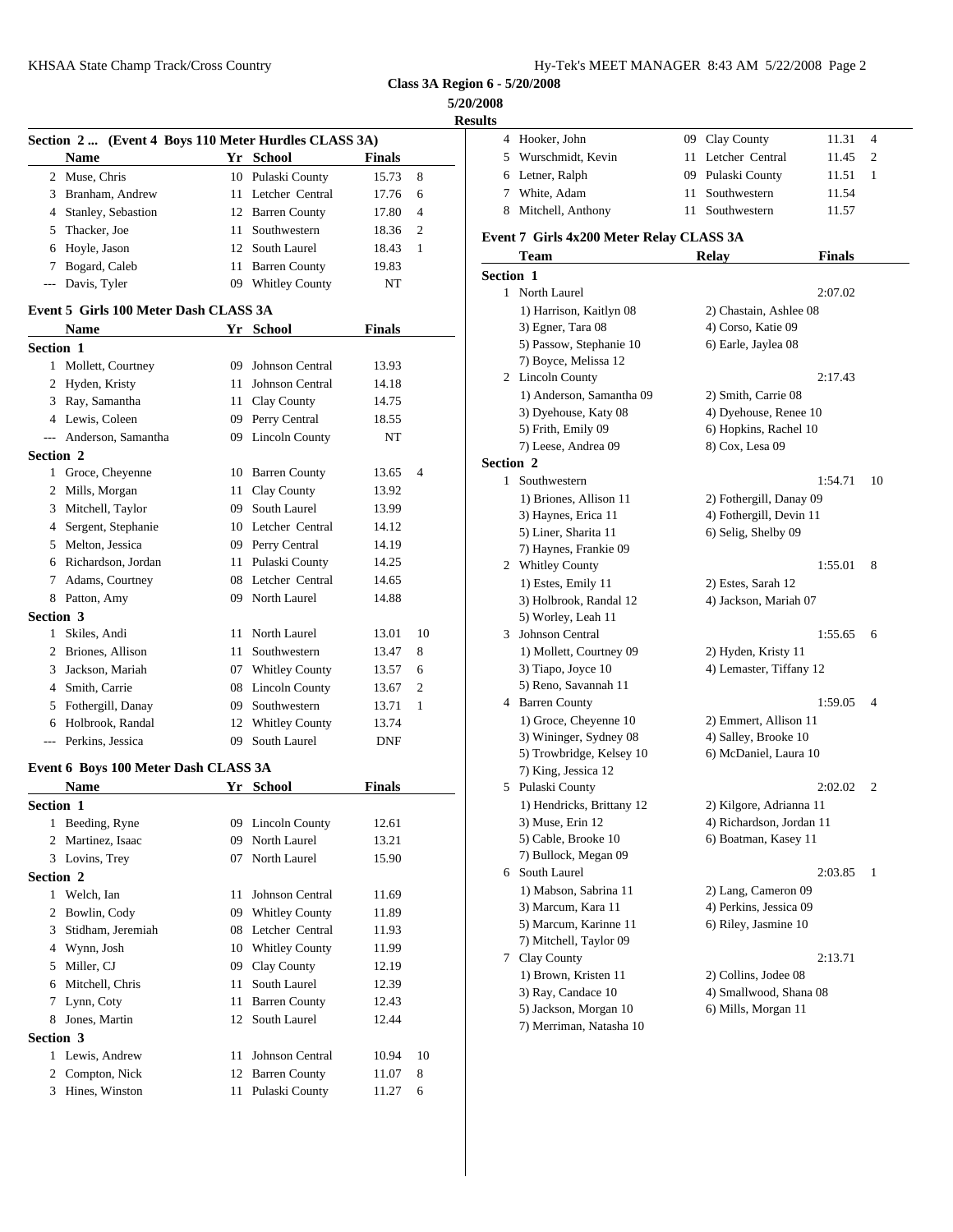#### **5/20/2008**

**Result** 

|                  | Event 8 Boys 4x200 Meter Relay CLASS 3A |                         |               |                | 11             | Norri:        |
|------------------|-----------------------------------------|-------------------------|---------------|----------------|----------------|---------------|
|                  | Team                                    | <b>Relay</b>            | <b>Finals</b> |                | 12             | Collir        |
| Section 1        |                                         |                         |               |                | 13             | Whita         |
|                  | 1 South Laurel                          |                         | 1:43.05       | $\overline{2}$ | 14             | Clark         |
|                  | 1) Jones, Martin 12                     | 2) Hoyle, Jason 12      |               |                | 15             | House         |
|                  | 3) Smith, Jeremy 10                     | 4) Mitchell, Chris 11   |               |                | 16             | Caudi         |
|                  | 5) Gaskin, Charlie 09                   | 6) Trosper, Nick 12     |               |                | $---$          | Burke         |
|                  | 2 Lincoln County                        |                         | 1:51.40       | 1              |                | Castle        |
|                  | 1) Beeding, Ryne 09                     | 2) Walls, Evan 10       |               |                | Event 10 B     |               |
|                  | 3) Wilkinson, Jordan 12                 | 4) Wills, Cody 11       |               |                |                |               |
|                  | 5) Foster, Bradly 08                    | 6) Isbell, Andy 09      |               |                |                | Nam           |
|                  | 7) Foley, Rickey 08                     | 8) Hill, Zack 09        |               |                | Section 1      |               |
| <b>Section 2</b> |                                         |                         |               |                | 1              | Belwo         |
|                  | 1 Barren County                         |                         | 1:36.46       | 10             | $\overline{c}$ | Rhod          |
|                  | 1) Aquino, Kristopher 10                | 2) Austin, Taylor 09    |               |                | 3              | Rand          |
|                  | 3) Austin, Zach 12                      | 4) Mitchell, Matt 12    |               |                |                | 4 Eads,       |
|                  | 5) Compton, Nick 12                     | 6) Lynn, Coty 11        |               |                | 5              | <b>Brum</b>   |
|                  | 7) Cheely, Kevin 11                     | 8) Hammer, Jon David 12 |               |                | 6              | Melto         |
|                  | 2 Clay County                           |                         | 1:36.72       | 8              | 7              | Wald          |
|                  | 1) Ball, Jonathan 11                    | 2) Garrison, Jeremy 11  |               |                | 8              | Posto         |
|                  | 3) Hooker, John 09                      | 4) Romero, Aaron 12     |               |                | 9              | <b>Bratto</b> |
|                  | 5) Jackson, Ben 10                      | 6) Reid, Noah 09        |               |                | 10             | Skipv         |
|                  | 7) Smith, Dustin 12                     | 8) Collins, Delbert 10  |               |                | 11             | Metz          |
|                  | 3 Southwestern                          |                         | 1:37.09       | 6              | 12             | Jones         |
|                  | 1) Mitchell, Anthony 11                 | 2) White, Adam 11       |               |                | 13             | Tripo         |
|                  | 3) King, Jake 11                        | 4) Rink, Chris 12       |               |                | 14             | Kemp          |
|                  | 5) Hutchinson, Fred 11                  | 6) Trotter, Caleb 08    |               |                | 15             | Roade         |
|                  | 7) Preston, Ian 09                      | 8) Floyd, John 10       |               |                | 16             | Fields        |
|                  | 4 Pulaski County                        |                         | 1:38.53       | 4              |                | Kince         |
|                  | 1) Abner, Alex 09                       | 2) Coots, Josh 09       |               |                |                | Sande         |
|                  | 3) Haught, Josh 12                      | 4) White, RC 10         |               |                |                | Mulli         |
|                  | 5) Flynn, Mason 09                      | 6) Stone, Kyle 10       |               |                |                |               |
|                  | 7) Stone, Tyler 10                      | 8) Willilams, Matt 09   |               |                | Event 11 G     |               |
|                  | Johnson Central                         |                         | <b>DNF</b>    |                |                | Tean          |
|                  | 1) Dillion, Nathon 10                   | 2) Caudill, Zachary 10  |               |                | Section 1      |               |
|                  | 3) Bratton, Tanner 09                   | 4) Lewis, Andrew 11     |               |                |                | 1 Letch       |
|                  | 5) Welch, Ian 11                        | 6) May, Adam 11         |               |                |                | $1)$ Br       |
|                  | <b>Whitley County</b>                   |                         | <b>DNF</b>    |                |                | 3) Kii        |
|                  | 1) Archer, Tyler 10                     | 2) Bowlin, Cody 09      |               |                |                | 5) Ad         |
|                  | 3) Powers, Jason 11                     | 4) Proffitte, Roy 12    |               |                |                | 7) Ca         |

# 5) Rider, Anthony 11 6) Wynn, Josh 10

# **Event 9 Girls 1600 Meter Run CLASS 3A**

|                  | <b>Name</b>         |    | Yr School            | <b>Finals</b> |                | سە رى                  |
|------------------|---------------------|----|----------------------|---------------|----------------|------------------------|
| <b>Section 1</b> |                     |    |                      |               |                | $5)$ Dy<br>$7)$ Bu     |
|                  | Bunch, Alex         |    | 07 Lincoln County    | 5:32.93       | 10             | North<br>$\mathcal{F}$ |
|                  | 2 Johnson, Meredith |    | 11 North Laurel      | 5:37.89       | 8              | $1)$ Eg                |
|                  | 3 Frith, Emily      |    | 09 Lincoln County    | 5:49.43       | 6              | $3)$ Ear               |
|                  | 4 Dunbar, Kaley     |    | 10 Barren County     | 5:59.02       | $\overline{4}$ | 5) Pas                 |
|                  | 5 Sidwell, Makayla  |    | 08 Pulaski County    | 6:02.81       | $\overline{c}$ | $7)$ Bo                |
|                  | 6 Hamm, Zoey        |    | 09 Pulaski County    | 6:24.54       | 1              | Section 2              |
|                  | 7 Kincer, Sharaye   |    | 11 Letcher Central   | 6:33.66       |                | Whitl                  |
|                  | 8 McPherson, Emily  |    | 12 Southwestern      | 6:38.71       |                | $1)$ Est               |
|                  | 9 Pierce, Courtney  | 07 | <b>Barren County</b> | 6:38.97       |                | $3)$ W                 |
| 10               | Allen, Becky        | 07 | Clay County          | 6:47.62       |                | 5) Jac                 |
|                  |                     |    |                      |               |                |                        |

| US. |                      |    |                       |         |
|-----|----------------------|----|-----------------------|---------|
| 11  | Norris, Laura        |    | 09 Southwestern       | 6:50.29 |
|     | 12 Collins, Brittany |    | 11 Clay County        | 6:53.72 |
| 13  | Whitaker, Samantha   |    | 10 Johnson Central    | 6:57.95 |
|     | 14 Clark, Kristen    | 11 | <b>Whitley County</b> | 7:08.28 |
|     | 15 House, Jessica    | 07 | North Laurel          | 7:34.44 |
|     | 16 Caudill, Carley   |    | 08 Letcher Central    | 8:04.24 |
|     | --- Burke, Brandi    | 10 | <b>Whitley County</b> | NT      |
|     | Castler, Lakin       | 09 | Johnson Central       | NT      |
|     |                      |    |                       |         |

#### **Event 10 Boys 1600 Meter Run CLASS 3A**

|                  | Name              |    | Yr School              | <b>Finals</b> |                |
|------------------|-------------------|----|------------------------|---------------|----------------|
| <b>Section 1</b> |                   |    |                        |               |                |
| 1                | Belwood, Jacob    | 12 | Southwestern           | 4:38.07       | 10             |
| 2                | Rhode, Sabastian  | 11 | Southwestern           | 4:42.79       | 8              |
| 3                | Randolph, Gregory | 08 | North Laurel           | 4:58.14       | 6              |
| 4                | Eads, Michael     | 09 | Pulaski County         | 5:04.70       | $\overline{4}$ |
| 5                | Brumley, Justin   | 11 | Pulaski County         | 5:05.53       | 2              |
| 6                | Melton, Robert    | 09 | North Laurel           | 5:21.96       | 1              |
| 7                | Walden, Jimmy     | 10 | <b>Whitley County</b>  | 5:31.40       |                |
| 8                | Poston, Jeff      | 09 | South Laurel           | 5:32.55       |                |
| 9                | Bratton, Jeremy   | 11 | <b>Johnson Central</b> | 5:34.18       |                |
| 10               | Skipworth, Eric   | 08 | <b>Barren County</b>   | 5:35.33       |                |
| 11               | Metzger, Ryan     | 10 | <b>Barren County</b>   | 5:35.65       |                |
| 12               | Jones, Dennis     | 08 | Clay County            | 5:42.91       |                |
| 13               | Tripodo, Nik      | 12 | South Laurel           | 5:45.99       |                |
| 14               | Kemp, Zac         | 08 | Clay County            | 6:09.16       |                |
| 15               | Roaden, Craig     | 11 | <b>Whitley County</b>  | 6:54.61       |                |
| 16               | Fields, Eric      | 09 | Letcher Central        | 7:18.19       |                |
|                  | Kincer, Dakota    | 11 | Letcher Central        | NT            |                |
| $---$            | Sanders, Eric     | 10 | Lincoln County         | NT            |                |
| $\overline{a}$   | Mullins, Kody     | 09 | Lincoln County         | NT            |                |

#### **Event 11 Girls 4x100 Meter Relay CLASS 3A**

|                  | <b>Team</b>              | Relay                    | <b>Finals</b> |    |
|------------------|--------------------------|--------------------------|---------------|----|
| <b>Section 1</b> |                          |                          |               |    |
|                  | 1 Letcher Central        |                          | 57.66         |    |
|                  | 1) Branham, Lacey 11     | 2) Begley, Myrika 09     |               |    |
|                  | 3) Kincer, Sharaye 11    | 4) Sergent, Stephanie 10 |               |    |
|                  | 5) Adams, Courtney 08    | 6) Banks, Nicole 08      |               |    |
|                  | 7) Caudill, Carley 08    | 8) Mullins, Kelsey 09    |               |    |
|                  | 2 Lincoln County         |                          | 59.86         |    |
|                  | 1) Anderson, Samantha 09 | $2)$ Cox, Lesa 09        |               |    |
|                  | 3) Smith, Carrie 08      | 4) Dyehouse, Katy 08     |               |    |
|                  | 5) Dyehouse, Renee 10    | 6) Frith, Emily 09       |               |    |
|                  | 7) Bunch, Alex 07        |                          |               |    |
| 3                | North Laurel             |                          | 1:01.06       |    |
|                  | 1) Egner, Tara 08        | 2) Chastain, Ashlee 08   |               |    |
|                  | 3) Earle, Jaylea 08      | 4) Patton, Amy 09        |               |    |
|                  | 5) Passow, Stephanie 10  | 6) House, Jessica 07     |               |    |
|                  | 7) Boyce, Melissa 12     |                          |               |    |
|                  | <b>Section 2</b>         |                          |               |    |
| 1                | <b>Whitley County</b>    |                          | 54.24         | 10 |
|                  | 1) Estes, Emily 11       | 2) Estes, Sarah 12       |               |    |
|                  |                          |                          |               |    |

- 3) Worley, Leah 11 4) Holbrook, Randal 12
- 5) Jackson, Mariah 07
-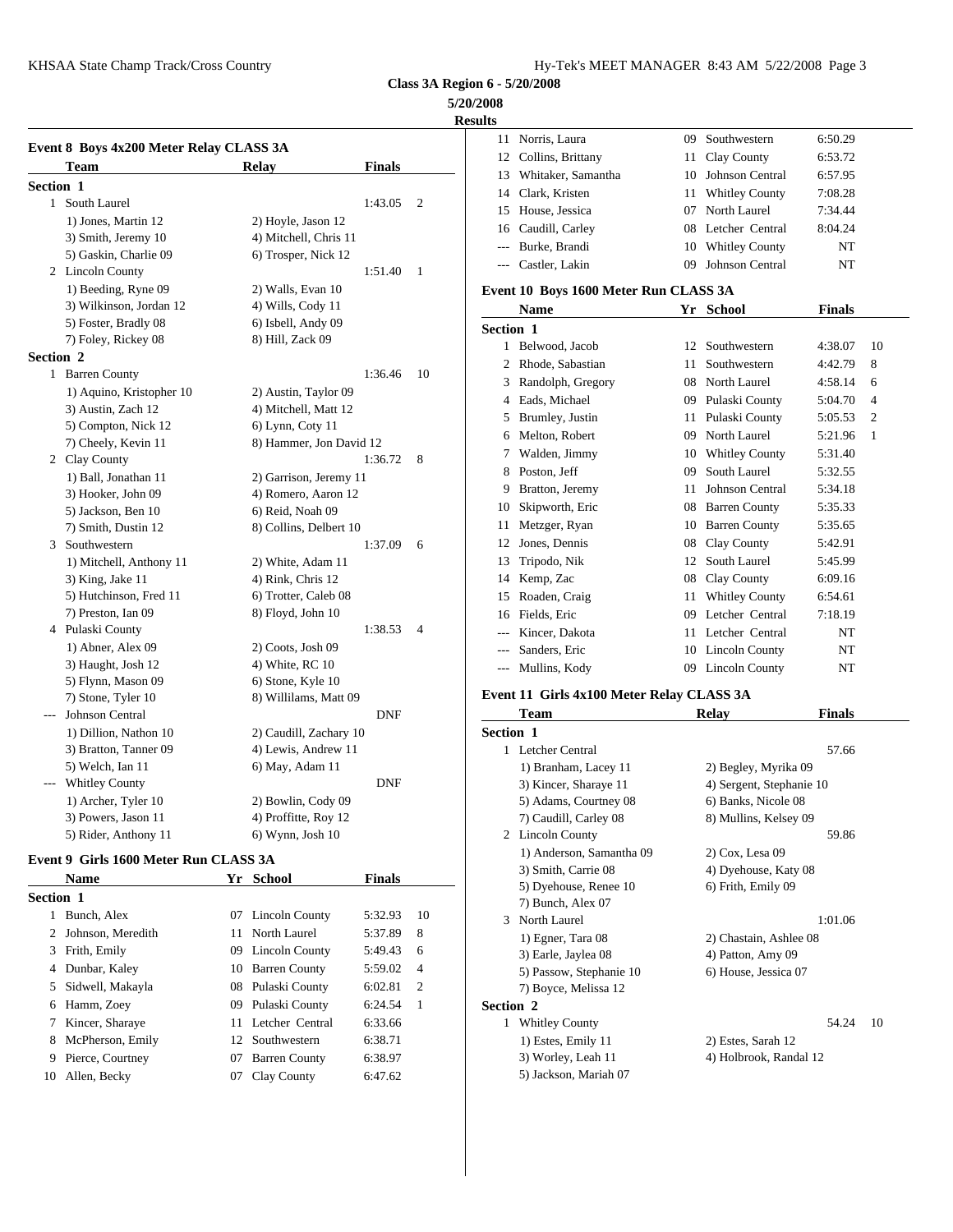|   |                         |                                                        |                | 5/20/2008<br><b>Results</b> |
|---|-------------------------|--------------------------------------------------------|----------------|-----------------------------|
|   |                         | Section 2  (Event 11 Girls 4x100 Meter Relay CLASS 3A) |                | John<br>2                   |
|   | Team                    | <b>Relay</b><br><b>Finals</b>                          |                | 1) D                        |
| 2 | Southwestern            | 54.28                                                  | 8              | 3) L                        |
|   | 1) Briones, Allison 11  | 2) Eaton, Elizabeth 10                                 |                | 5) M                        |
|   | 3) Haynes, Erica 11     | 4) Fothergill, Devin 11                                |                | 3<br>Whi                    |
|   | 5) Selig, Shelby 09     | 6) Liner, Sharita 11                                   |                | $1)$ B                      |
| 3 | <b>Barren County</b>    | 54.31                                                  | 6              | $3)$ P                      |
|   | 1) Groce, Cheyenne 10   | 2) Wininger, Sydney 08                                 |                | 5) W                        |
|   | 3) Emmert, Allison 11   | 4) Salley, Brooke 10                                   |                | Sout<br>4                   |
|   | 5) McDaniel, Laura 10   | 6) Trowbridge, Kelsey 10                               |                | 1) N                        |
|   | 7) King, Jessica 12     | 8) Watkins, Elizabeth 10                               |                | 3) K                        |
| 4 | Johnson Central         | 56.78                                                  | 4              | 5) H                        |
|   | 1) Hyden, Kristy 11     | 2) Tiapo, Joyce 10                                     |                | 7) Z                        |
|   | 3) Mollett, Courtney 09 | 4) Reno, Savannah 11                                   |                | 5 Letc                      |
|   | 5) Powers, Miranda 09   |                                                        |                | $1)$ B                      |
|   | 5 Clay County           | 56.81                                                  | $\overline{2}$ | $3)$ St                     |
|   | 1) Jackson, Morgan 10   | 2) Mills, Morgan 11                                    |                | 5) Fi                       |
|   | 3) Ray, Samantha 11     | 4) Sizemore, Maggie 10                                 |                | 7) B                        |
|   | 5) Smith, Blake 09      | 6) Collins, Jodee 08                                   |                | Clay<br>6.                  |
|   | 7) Smallwood, Shana 08  | 8) Ray, Candace 10                                     |                | $1)$ C                      |
| 6 | South Laurel            | 57.31                                                  | 1              | 3) N                        |
|   | 1) Mabson, Sabrina 11   | 2) Marcum, Karinne 11                                  |                | 5) G                        |
|   | 3) Marcum, Kara 11      | 4) Perkins, Jessica 09                                 |                | 7) H                        |
|   | 5) Lang, Cameron 09     | 6) Mitchell, Taylor 09                                 |                | Event 13                    |
|   | 7) Riley, Jasmine 10    |                                                        |                | Nan                         |
| 7 | Pulaski County          | 57.95                                                  |                | Section 1                   |
|   | 1) Cable, Brooke 10     | 2) Hendricks, Brittany 12                              |                | Jack<br>1                   |
|   | 3) Muse, Erin 12        | 4) Richardson, Jordan 11                               |                | $\overline{c}$<br>Blin      |
|   | 5) Kilgore, Adrianna 11 | 6) Boatman, Kasey 11                                   |                | Section 2                   |
|   | 7) Bullock, Megan 09    |                                                        |                |                             |
|   |                         |                                                        |                | 1 Beat                      |

#### **Event 12 Boys 4x100 Meter Relay CLASS 3A**

|                  | Team                     | <b>Relay</b>             | <b>Finals</b> | Mulli<br>3                   |
|------------------|--------------------------|--------------------------|---------------|------------------------------|
| <b>Section 1</b> |                          |                          |               | Marcu<br>4                   |
| 1                | Pulaski County           |                          | 47.76         | $\overline{c}$<br>Bullo<br>5 |
|                  | 1) Letner, Ralph 09      | 2) Coots, Josh 09        |               | Tacke<br>6                   |
|                  | 3) Abner, Alex 09        | 4) Haught, Josh 12       |               | Section 3                    |
|                  | 5) Flynn, Mason 09       | 6) Wheeldon, Brannen 09  |               | King,<br>1                   |
|                  | 7) Stone, Kyle 10        | 8) Polston, Clinton 11   |               | James                        |
| 2                | South Laurel             |                          | 47.85         | 1<br>3<br>Hayn               |
|                  | 1) Jones, Martin 12      | 2) Smith, Jeremy 10      |               | Melto<br>4                   |
|                  | 3) Hoyle, Jason 12       | 4) Mitchell, Chris 11    |               | 5                            |
|                  | 5) Gaskin, Charlie 09    | 6) Trosper, Nick 12      |               | Sizem                        |
| 3                | <b>Lincoln County</b>    |                          | 53.40         | Worle<br>6                   |
|                  | 1) Howard, Toy 10        | 2) Foley, Rickey 08      |               | 7<br>Pattor                  |
|                  | 3) Isbell, Andy 09       | 4) Walls, Evan 10        |               | Frith,                       |
|                  | 5) Wilkinson, Jordan 12  | 6) Mullins, Kody 09      |               | Event 14 B                   |
|                  | 7) Hill, Zack 09         | 8) Beeding, Ryne 09      |               | <b>Nam</b>                   |
| <b>Section 2</b> |                          |                          |               | Section 1                    |
| 1                | <b>Barren County</b>     |                          | 45.19         | 10<br>Nelso                  |
|                  | $1)$ Lynn, Coty $11$     | 2) Aquino, Kristopher 10 |               | <b>Nelso</b><br>2            |
|                  | 3) Austin, Zach 12       | 4) Compton, Nick 12      |               |                              |
|                  | 5) Austin, Taylor 09     | 6) Cheely, Kevin 11      |               | Section 2                    |
|                  | 7) Stanley, Sebastion 12 | 8) Hammer, Jon David 12  |               | Trosp                        |
|                  |                          |                          |               | Matth<br>2                   |

|                  | 2 Johnson Central                      |    |                         | 46.16         | 8  |
|------------------|----------------------------------------|----|-------------------------|---------------|----|
|                  | 1) Dillion, Nathon 10                  |    | 2) Caudill, Zachary 10  |               |    |
|                  | 3) Lewis, Andrew 11                    |    | 4) Welch, Ian 11        |               |    |
|                  | 5) May, Adam 11                        |    | 6) Grim, Shawn 12       |               |    |
|                  | 3 Whitley County                       |    |                         | 46.39         | 6  |
|                  | 1) Bowlin, Cody 09                     |    | 2) Lebanion, Jaime 10   |               |    |
|                  | 3) Powers, Jason 11                    |    | 4) Rider, Anthony 11    |               |    |
|                  | 5) Wynn, Josh 10                       |    |                         |               |    |
|                  | 4 Southwestern                         |    |                         | 47.29         | 4  |
|                  | 1) Mitchell, Anthony 11                |    | 2) White, Adam 11       |               |    |
|                  | 3) King, Jake 11                       |    | 4) Trotter, Caleb 08    |               |    |
|                  | 5) Hutchinson, Fred 11                 |    | 6) Preston, Ian 09      |               |    |
|                  | 7) Zimmerman, Nick 11                  |    | 8) Rink, Chris 12       |               |    |
|                  | 5 Letcher Central                      |    |                         | 47.86         |    |
|                  | 1) Branham, Andrew 11                  |    | 2) Gose, James 10       |               |    |
|                  | 3) Stidham, Jeremiah 08                |    | 4) Wurschmidt, Kevin 11 |               |    |
|                  | 5) Fields, Eric 09                     |    | 6) Stephens, Travis 10  |               |    |
|                  | 7) Brown, Dustin 10                    |    | 8) Frazier, Caleb 11    |               |    |
|                  | 6 Clay County                          |    |                         | 49.49         |    |
|                  | 1) Collins, Delbert 10                 |    | 2) Jackson, Ben 10      |               |    |
|                  | 3) Miller, CJ 09                       |    | 4) Reid, Noah 09        |               |    |
|                  | 5) Garrison, Jeremy 11                 |    | 6) Romero, Aaron 12     |               |    |
|                  | 7) Hooker, John 09                     |    | 8) Ball, Jonathan 11    |               |    |
|                  | Event 13 Girls 400 Meter Dash CLASS 3A |    |                         |               |    |
|                  | <b>Name</b>                            |    | Yr School               | Finals        |    |
| <b>Section 1</b> |                                        |    |                         |               |    |
|                  | 1 Jackson, Morgan                      | 10 | Clay County             | 1:13.83       |    |
|                  | 2 Blincoe, Kristina                    | 11 | South Laurel            | 1:17.60       |    |
|                  |                                        |    |                         |               |    |
| <b>Section 2</b> |                                        |    |                         |               |    |
|                  | 1 Beaty, Kaitlyn                       |    | 11 Barren County        | 1:11.36       |    |
|                  | 2 Begley, Myrika                       |    | 09 Letcher Central      | 1:11.46       |    |
|                  | 3 Mullins, Kelsey                      |    | 09 Letcher Central      | 1:13.51       |    |
|                  | 4 Marcum, Nikki                        |    | 08 North Laurel         | 1:15.26       |    |
|                  | 5 Bullock, Megan                       |    | 09 Pulaski County       | 1:15.46       |    |
|                  | 6 Tackett, Cassie                      |    | 07 Johnson Central      | 1:17.22       |    |
| <b>Section 3</b> |                                        |    |                         |               |    |
|                  | 1 King, Jessica                        |    | 12 Barren County        | 1:07.30       | 10 |
|                  | 2 James, Elizabeth                     | 11 | South Laurel            | 1:07.40       | 8  |
|                  | 3 Haynes, Frankie                      | 09 | Southwestern            | 1:07.87       | 6  |
|                  | 4 Melton, Jessica                      |    | 09 Perry Central        | 1:09.24       | 4  |
|                  | 5 Sizemore, Maggie                     |    | 10 Clay County          | 1:09.40       | 2  |
|                  | 6 Worley, Leah                         | 11 | <b>Whitley County</b>   | 1:10.87       | 1  |
|                  | 7 Patton, Amy                          | 09 | North Laurel            | 1:11.37       |    |
|                  | --- Frith, Emily                       |    | 09 Lincoln County       | NΤ            |    |
|                  |                                        |    |                         |               |    |
|                  | Event 14 Boys 400 Meter Dash CLASS 3A  |    |                         |               |    |
|                  | Name                                   |    | Yr School               | <b>Finals</b> |    |
| <b>Section 1</b> |                                        |    |                         |               |    |
|                  | 1 Nelson, Caleb                        | 09 | South Laurel            | 1:07.78       |    |
|                  | 2 Nelson, Aaron                        | 08 | North Laurel            | 1:17.78       |    |
| <b>Section 2</b> |                                        |    |                         |               |    |
|                  | 1 Trosper, Nick                        | 12 | South Laurel            | 56.51         |    |
|                  | 2 Matthews, Greg                       | 11 | <b>Barren County</b>    | 57.01         |    |
|                  | 3 Lester, Joey                         |    | 11 Whitley County       | 57.58         |    |
|                  |                                        |    |                         |               |    |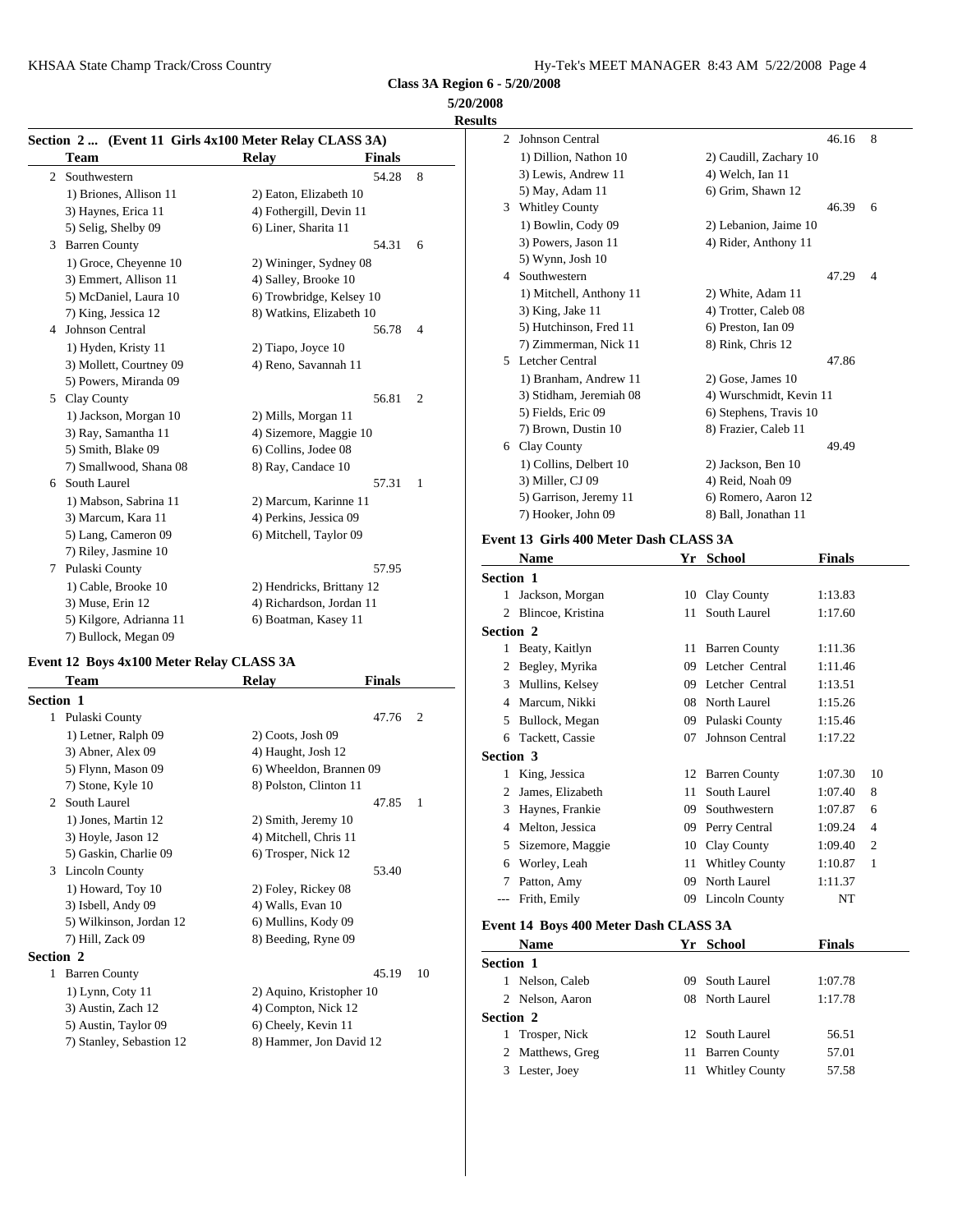**5/20/2008 Results**

|                  | Section 2  (Event 14 Boys 400 Meter Dash CLASS 3A) |    |                                          |                |                | 8 Bogar                  |
|------------------|----------------------------------------------------|----|------------------------------------------|----------------|----------------|--------------------------|
|                  | <b>Name</b>                                        |    | Yr School                                | <b>Finals</b>  |                | Event 17 G               |
|                  | 4 McMurray, Andrew                                 |    | 12 Barren County                         | 57.75          |                | <b>Nam</b>               |
|                  | 5 Kidd, Andrew                                     |    | 08 North Laurel                          | 1:00.01        |                | Section 1                |
|                  | 6 Bratton, Tanner                                  | 09 | Johnson Central                          | 1:01.88        |                | 1 Johns                  |
|                  | 7 Jones, Dennis                                    |    | 08 Clay County                           | 1:02.42        |                | 2<br>Frith,              |
| <b>Section 3</b> |                                                    |    |                                          |                |                | 3<br>Dunb                |
|                  | 1 Garrison, Jeremy                                 |    | 11 Clay County                           | 51.59          | 10             | Sidwe<br>4               |
|                  | 2 Wilkinson, Jordan                                |    | 12 Lincoln County                        | 52.78          | 8              | 5<br>Hamr                |
|                  | 3 White, RC                                        |    | 10 Pulaski County                        | 53.20          | 6              | Eaton<br>6               |
|                  | 4 Archer, Tyler                                    |    | 10 Whitley County                        | 54.36          | $\overline{4}$ | 7<br>Owen                |
|                  | 5 Moore, Jonathon                                  |    | 10 Pulaski County                        | 54.70          | 2              | 8<br>Mulli               |
|                  | 6 Rink, Chris                                      |    | 12 Southwestern                          | 55.22          | 1              | Whita<br>9               |
|                  | 7 Gose, James                                      |    | 10 Letcher Central                       | 56.30          |                | 10<br>Castle             |
|                  | 8 Light, David                                     |    | 12 Southwestern                          | 56.33          |                | 11<br>Culve              |
|                  | Event 15 Girls 300 Meter Hurdles CLASS 3A          |    |                                          |                |                | 12<br>Norri:             |
|                  | Name                                               |    | Yr School                                | Finals         |                | <b>Banks</b><br>13       |
| <b>Section 1</b> |                                                    |    |                                          |                |                | Beaty<br>14              |
|                  | 1 Holbrook, Shawnee                                |    | 08 Whitley County                        | 57.67          | 2              | 15<br>Ray,               |
|                  | 2 Townsend, Ayla                                   |    | 09 Barren County                         |                |                | Burke                    |
|                  |                                                    |    |                                          | 59.03          |                | Marcu<br>---             |
|                  | 3 Branham, Lacey<br>4 Kimbler, Sasha               |    | 11 Letcher Central<br>10 Johnson Central | 59.40          |                | Buncl<br>$---$           |
|                  |                                                    |    |                                          | 1:01.54        |                | Marcu                    |
| $---$            | Dyehouse, Katy                                     |    | 08 Lincoln County                        | NT             |                | James<br>---             |
|                  | --- Smallwood, Shana                               |    | 08 Clay County                           | NT             |                |                          |
|                  | --- Smallwood, Cassie                              |    | 10 Clay County                           | NT             |                | Event 18 B               |
|                  | --- Craft, Lori                                    |    | 10 Letcher Central                       | NT             |                | Nam                      |
| <b>Section 2</b> |                                                    |    |                                          |                |                | Section 1                |
|                  | 1 Woolum, Ashley                                   |    | 08 North Laurel                          | 48.85          | 10             | $\mathbf{1}$<br>Jones    |
|                  | 2 Corso, Katie                                     |    | 09 North Laurel                          | 52.89          | 8              | Belwo<br>2               |
| 3                | Selig, Shelby                                      | 09 | Southwestern                             | 55.02          | 6              | 3<br>Emm                 |
| 4                | Tye, Kristen                                       | 11 | <b>Whitley County</b>                    | 57.16          | 4              | 4 Rando                  |
| 5                | Briones, Allison                                   | 11 | Southwestern                             | 57.79          | 1              | White<br>5               |
| 6                | Danner, Tiffany                                    |    | 12 Johnson Central                       | 57.89          |                | Moor<br>6                |
| 7                | Anderson, Samantha                                 |    | 09 Lincoln County                        | 59.30          |                | 7<br>Arche               |
|                  | --- McDaniel, Laura                                |    | 10 Barren County                         | NT             |                | 8<br>Dann                |
|                  | Event 16 Boys 300 Meter Hurdles CLASS 3A           |    |                                          |                |                | 9<br>Lango               |
|                  | Name                                               |    | Yr School                                | <b>Finals</b>  |                | Herro<br>10              |
| <b>Section 1</b> |                                                    |    |                                          |                |                | 11<br><b>Birge</b>       |
| 1                | Lebanion, Jaime                                    |    | 10 Whitley County                        | 49.26          |                | Butch<br>12              |
|                  | 2 Fletcher, Jacob                                  | 09 | Johnson Central                          | 49.93          |                | 13<br>Philpo             |
| 3                | Randolph, Andrew                                   | 09 | Southwestern                             | 50.00          |                | 14<br>Gaski              |
| 4                | Melton, Robert                                     | 09 | North Laurel                             | 50.97          |                | Parrot<br>15             |
| 5                | Sanders, Steven                                    | 09 | Clay County                              | 51.63          |                | Donca<br>---             |
| 6                | Inman, Gary                                        | 09 | <b>Whitley County</b>                    | 52.76          |                | Fields<br>$\overline{a}$ |
| 7                | Thacker, Joe                                       | 11 | Southwestern                             | 53.17          |                | Collir<br>---            |
| <b>Section 2</b> |                                                    |    |                                          |                |                | Wilki<br>---             |
| 1                | Mosley, Caleb                                      | 11 | North Laurel                             | 42.76          | 10             | Pence<br>---             |
| 2                | Muse, Chris                                        | 10 | Pulaski County                           | 43.89          | 8              | Sande<br>---             |
| 3                | Jackson, Ben                                       |    | 10 Clay County                           | 44.72          | 6              |                          |
| 4                | Branham, Andrew                                    |    | 11 Letcher Central                       | 45.29          | 4              | Event 19 G               |
|                  | Haught, Josh                                       |    | 12 Pulaski County                        | 46.43          | 2              | Nam                      |
|                  |                                                    |    |                                          |                |                | Section 1                |
| 5                |                                                    |    |                                          |                |                |                          |
| 6<br>7           | Stanley, Sebastion<br>Wills, Cody                  |    | 12 Barren County<br>11 Lincoln County    | 47.19<br>48.26 | 1              | Adam<br>$\mathbf{1}$     |

|                  | 8 Bogard, Caleb                        |    | 11 Barren County       | 50.73         |                |
|------------------|----------------------------------------|----|------------------------|---------------|----------------|
|                  | Event 17  Girls 800 Meter Run CLASS 3A |    |                        |               |                |
|                  | <b>Name</b>                            |    | Yr School              | <b>Finals</b> |                |
| <b>Section 1</b> |                                        |    |                        |               |                |
|                  | 1 Johnson, Meredith                    |    | 11 North Laurel        | 2:30.80       | 10             |
|                  | 2 Frith, Emily                         | 09 | Lincoln County         | 2:33.76       | 8              |
|                  | 3 Dunbar, Kaley                        |    | 10 Barren County       | 2:40.03       | 6              |
|                  | 4 Sidwell, Makayla                     |    | 08 Pulaski County      | 2:45.85       | 4              |
|                  | 5 Hamm, Zoey                           |    | 09 Pulaski County      | 2:47.75       | 2              |
|                  | 6 Eaton, Elizabeth                     |    | 10 Southwestern        | 2:50.16       | 1              |
|                  | 7 Owens, Mariah                        |    | 10 Clay County         | 2:54.59       |                |
|                  | 8 Mullins, Kelsey                      |    | 09 Letcher Central     | 2:57.18       |                |
|                  | 9 Whitaker, Samantha                   | 10 | Johnson Central        | 3:00.41       |                |
|                  | 10 Castle, Brooklyn                    | 11 | Johnson Central        | 3:01.73       |                |
|                  | 11 Culver, Jeni                        | 11 | <b>Whitley County</b>  | 3:02.19       |                |
|                  | 12 Norris, Laura                       | 09 | Southwestern           | 3:03.15       |                |
|                  | 13 Banks, Nicole                       |    | 08 Letcher Central     | 3:06.68       |                |
|                  | 14 Beaty, Kaitlyn                      | 11 | <b>Barren County</b>   | 3:07.11       |                |
|                  | 15 Ray, Candace                        |    | 10 Clay County         | 3:07.34       |                |
|                  | --- Burke, Brandi                      | 10 | <b>Whitley County</b>  | NT            |                |
|                  | --- Marcum, Nikki                      |    | 08 North Laurel        | NT            |                |
|                  | --- Bunch, Alex                        |    | 07 Lincoln County      | NT            |                |
|                  | --- Marcum, Karinne                    | 11 | South Laurel           | NΤ            |                |
|                  | --- James, Elizabeth                   |    | 11 South Laurel        | NT            |                |
|                  |                                        |    |                        |               |                |
|                  | Event 18 Boys 800 Meter Run CLASS 3A   |    |                        |               |                |
|                  | Name                                   |    | Yr School              | <b>Finals</b> |                |
| <b>Section 1</b> | 1 Jones, Trevor                        | 11 | Southwestern           | 2:01.67       | 10             |
|                  | 2 Belwood, Jacob                       |    | 12 Southwestern        | 2:06.88       | 8              |
|                  | 3 Emmert, Nathan                       | 11 | <b>Barren County</b>   | 2:15.48       | 6              |
|                  |                                        |    | 08 North Laurel        | 2:17.09       | $\overline{4}$ |
|                  | 4 Randolph, Gregory<br>5 White, RC     |    | 10 Pulaski County      | 2:20.20       | 2              |
|                  | 6 Moore, Jonathon                      |    | 10 Pulaski County      | 2:20.45       | 1              |
|                  | 7 Archer, Brandon                      |    | 09 Whitley County      | 2:22.09       |                |
|                  | 8 Danner, Matt                         | 10 | <b>Johnson Central</b> | 2:22.53       |                |
| 9                | Langdon, Matt                          |    | 12 Clay County         | 2:23.00       |                |
| 10               | Herron, David                          | 10 | South Laurel           | 2:26.80       |                |
| 11               | Birge, Austin                          | 10 | <b>Barren County</b>   | 2:30.92       |                |
|                  | 12 Butcher, Andrew                     | 10 | Johnson Central        | 2:33.16       |                |
| 13               | Philpot, Shawn                         | 09 | Clay County            | 2:33.62       |                |
| 14               | Gaskin, Charlie                        | 09 | South Laurel           | 2:34.07       |                |
|                  | 15 Parrott, Keith                      | 11 | North Laurel           | 2:35.68       |                |
| $---$            | Doncaster, James                       | 11 | <b>Whitley County</b>  | NT            |                |
| ---              | Fields, Eric                           |    | 09 Letcher Central     | NT            |                |
| ---              | Collins, Cody                          |    | 08 Letcher Central     | NT            |                |
| $\overline{a}$   | Wilkinson, Jordan                      |    | 12 Lincoln County      | NT            |                |
|                  | --- Pence, John                        |    | 09 Perry Central       | NT            |                |
| $---$            | Sanders, Eric                          |    | 10 Lincoln County      | NΤ            |                |
|                  |                                        |    |                        |               |                |
|                  | Event 19 Girls 200 Meter Dash CLASS 3A |    |                        |               |                |
|                  | <b>Name</b>                            |    | Yr School              | <b>Finals</b> |                |
| <b>Section 1</b> |                                        |    |                        |               |                |
|                  | 1 Adams, Courtney                      |    | 08 Letcher Central     | 29.41         |                |
|                  | 2 Mitchell, Taylor                     |    | 09 South Laurel        | 30.65         |                |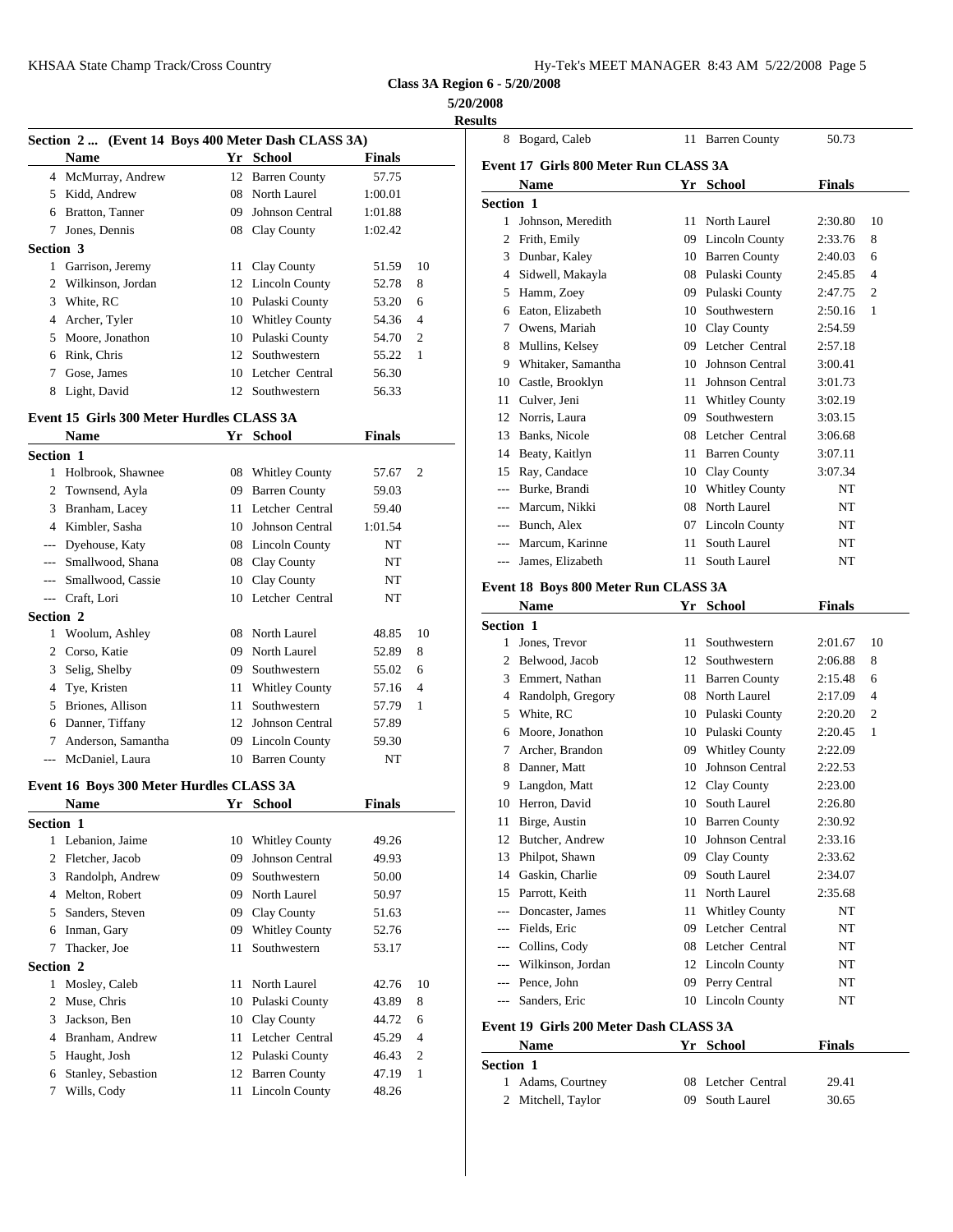| Hy-Tek's MEET MANAGER 8:43 AM 5/22/2008 Page 6 |  |  |  |
|------------------------------------------------|--|--|--|
|------------------------------------------------|--|--|--|

**Class 3A Region 6 - 5/20/2008 5/20/2008**

**Result** 

|                  | Section 1  (Event 19 Girls 200 Meter Dash CLASS 3A) |    |                    |               |                | 3                   | Johns      |
|------------------|-----------------------------------------------------|----|--------------------|---------------|----------------|---------------------|------------|
|                  | <b>Name</b>                                         |    | Yr School          | <b>Finals</b> |                | 4                   | Buncl      |
|                  | 3 Harrison, Kaitlyn                                 |    | 08 North Laurel    | 30.98         |                | 5                   | Ingrai     |
|                  | 4 Smallwood, Shana                                  |    | 08 Clay County     | 31.78         |                | 6                   | Radis      |
|                  | 5 Lewis, Coleen                                     |    | 09 Perry Central   | 41.61         |                | 7                   | House      |
|                  | --- Melton, Jessica                                 |    | 09 Perry Central   | NT            |                | 8                   | Byrd,      |
| Section 2        |                                                     |    |                    |               |                | 9                   | Castle     |
| 1                | Jackson, Mariah                                     |    | 07 Whitley County  | 28.05         | 6              | 10                  | Sexto      |
|                  | 2 Smith, Carrie                                     |    | 08 Lincoln County  | 28.55         | $\overline{c}$ | 11                  | Crow       |
|                  | 3 Marcum, Kara                                      |    | 11 South Laurel    | 28.81         |                | 12                  | Bays,      |
|                  | 4 Sergent, Stephanie                                |    | 10 Letcher Central | 29.38         |                | 13                  | Goff.      |
|                  | 5 Haynes, Erica                                     |    | 11 Southwestern    | 29.55         |                | $---$               | Deck       |
|                  | 6 Mollett, Courtney                                 |    | 09 Johnson Central | 30.07         |                | $---$               | Culve      |
| $7^{\circ}$      | Cox, Lesa                                           |    | 09 Lincoln County  | 30.58         |                | $---$               | Frith,     |
| 8                | Ray, Samantha                                       |    | 11 Clay County     | 30.84         |                |                     | Event 22 B |
| Section 3        |                                                     |    |                    |               |                |                     | Nam        |
|                  | 1 Lemaster, Tiffany                                 |    | 12 Johnson Central | 27.25         | 10             |                     |            |
|                  | 2 Skiles, Andi                                      |    | 11 North Laurel    | 28.02         | 8              | <b>Section 1</b>    |            |
|                  | 3 Muse, Erin                                        |    | 12 Pulaski County  | 28.48         | 4              | 1<br>$\mathfrak{D}$ | Rhod       |
|                  | 4 Fothergill, Danay                                 |    | 09 Southwestern    | 28.72         | 1              |                     | Belwo      |
| 5                | Salley, Brooke                                      |    | 10 Barren County   | 29.02         |                | 3                   | Sande      |
| 6                | Wininger, Sydney                                    |    | 08 Barren County   | 29.18         |                |                     | 4 Brum     |
| 7                | Holbrook, Randal                                    |    | 12 Whitley County  | 29.65         |                | 5                   | Rand       |
|                  |                                                     |    |                    |               |                |                     | 6 Eads,    |
|                  | Event 20 Boys 200 Meter Dash CLASS 3A               |    |                    |               |                | 7                   | Dunb       |
|                  | <b>Name</b>                                         |    | Yr School          | <b>Finals</b> |                | 8                   | Melto      |
| <b>Section 1</b> |                                                     |    |                    |               |                | 9                   | Posto      |
|                  | 1 Wilkinson, Jordan                                 |    | 12 Lincoln County  | 24.37         |                | 10                  | Morg       |
|                  | 2 Martinez, Isaac                                   |    | 09 North Laurel    | 26.97         |                | 11                  | May,       |
|                  | 3 Jones, Anthony                                    |    | 12 North Laurel    | 27.54         |                | 12                  | Metzg      |
|                  | --- Wills, Cody                                     |    | 11 Lincoln County  | NT            |                |                     | Donca      |
| Section 2        |                                                     |    |                    |               |                |                     | Fields     |
|                  | 1 Aquino, Kristopher                                |    | 10 Barren County   | 23.83         |                |                     | Mulli      |
|                  | 2 Bowlin, Cody                                      |    | 09 Whitley County  | 24.17         |                | $---$               | Wald       |
|                  | 3 Mitchell, Chris                                   |    | 11 South Laurel    | 24.54         |                | Event 23 G          |            |
|                  | 4 Stidham, Jeremiah                                 |    | 08 Letcher Central | 24.60         |                |                     | Tean       |
|                  | 5 Caudill, Zachary                                  |    | 10 Johnson Central | 25.37         |                | Section 1           |            |
| 6                | Ball, Jonathan                                      | 11 | Clay County        | 25.40         |                |                     | 1 Barre    |
| 7                | Hoyle, Jason                                        |    | 12 South Laurel    | 25.60         |                |                     | $1)$ Be    |
|                  | --- Proffitte, Roy                                  |    | 12 Whitley County  | NT            |                |                     | 3) Du      |
| Section 3        |                                                     |    |                    |               |                |                     | 5) Be      |
|                  | 1 Lewis, Andrew                                     | 11 | Johnson Central    | 22.69         | 10             |                     | 7) Ra      |
|                  | 2 Hooker, John                                      |    | 09 Clay County     | 23.09         | 8              |                     | 2 South    |
|                  | 3 Wurschmidt, Kevin                                 |    | 11 Letcher Central | 23.15         | 6              |                     | 1) Ha      |
|                  | 4 Hines, Winston                                    |    | 11 Pulaski County  | 23.49         | 4              |                     | 3) Ha      |
|                  | 5 Letner, Ralph                                     |    | 09 Pulaski County  | 23.62         | 2              |                     | 5) Mc      |
| 6                | Mitchell, Anthony                                   |    | 11 Southwestern    | 23.82         | 1              |                     | 3 North    |
| $\cdots$         | Preston, Ian                                        |    | 09 Southwestern    | NT            |                |                     | 1) Ha      |
| $---$            | Compton, Nick                                       |    | 12 Barren County   | NT            |                |                     | 3) Ma      |
|                  | Event 21 Girls 3200 Meter Run CLASS 3A              |    |                    |               |                |                     | 5) Joh     |
|                  |                                                     |    |                    |               |                |                     | 7) Pas     |

| <b>Name</b>      | Yr School         | <b>Finals</b>   |
|------------------|-------------------|-----------------|
| <b>Section 1</b> |                   |                 |
| 1 Bunch, Alex    | 07 Lincoln County | 12:30.84<br>-10 |
| 2 Bowers, Kayln  | 11 Pulaski County | 12:38.75<br>- 8 |
|                  |                   |                 |

| ts    |                   |    |                       |          |                |
|-------|-------------------|----|-----------------------|----------|----------------|
| 3     | Johnson, Meredith | 11 | North Laurel          | 13:27.39 | 6              |
| 4     | Bunch, Megan      | 08 | <b>Barren County</b>  | 13:45.40 | 4              |
| 5     | Ingram, Paige     | 07 | Pulaski County        | 13:55.06 | $\overline{c}$ |
| 6     | Radish, Cassie    | 09 | <b>Barren County</b>  | 14:31.33 | 1              |
| 7     | House, Jessica    | 07 | North Laurel          | 15:48.26 |                |
| 8     | Byrd, Tabitha     | 09 | Clay County           | 15:48.47 |                |
| 9     | Castler, Lakin    | 09 | Johnson Central       | 15:57.41 |                |
| 10    | Sexton, Brittany  | 10 | Letcher Central       | 16:33.81 |                |
| 11    | Crowe, Kotey      | 11 | Southwestern          | 16:45.42 |                |
| 12    | Bays, Shannon     | 10 | Letcher Central       | 18:11.16 |                |
| 13    | Goff, Chelsea     | 08 | Southwestern          | 18:20.60 |                |
| $---$ | Decker, Holly     | 07 | <b>Whitley County</b> | NT       |                |
| $---$ | Culver, Jeni      | 11 | <b>Whitley County</b> | NT       |                |
|       | Frith, Emily      | 09 | Lincoln County        | NT       |                |

#### **Event 22 Boys 3200 Meter Run CLASS 3A**

|                  | <b>Name</b>       | Yr | School                 | <b>Finals</b> |                |
|------------------|-------------------|----|------------------------|---------------|----------------|
| <b>Section 1</b> |                   |    |                        |               |                |
|                  | Rhode, Sabastian  | 11 | Southwestern           | 10:20.47      | 10             |
| 2                | Belwood, Jacob    | 12 | Southwestern           | 10:42.12      | 8              |
| 3                | Sanders, Eric     | 10 | Lincoln County         | 10:53.78      | 6              |
| 4                | Brumley, Justin   | 11 | Pulaski County         | 11:09.44      | $\overline{4}$ |
| 5                | Randolph, Gregory | 08 | North Laurel           | 11:14.76      | $\overline{c}$ |
| 6                | Eads, Michael     | 09 | Pulaski County         | 11:52.04      | 1              |
| 7                | Dunbar, Mason     | 07 | <b>Barren County</b>   | 12:06.03      |                |
| 8                | Melton, Robert    | 09 | North Laurel           | 12:14.30      |                |
| 9                | Poston, Jeff      | 09 | South Laurel           | 12:18.08      |                |
| 10               | Morgan, Kevin     | 11 | South Laurel           | 12:18.30      |                |
| 11               | May, Adam         | 11 | <b>Johnson Central</b> | 13:05.19      |                |
| 12               | Metzger, Ryan     | 10 | <b>Barren County</b>   | 13:15.61      |                |
| $---$            | Doncaster, James  | 11 | <b>Whitley County</b>  | NT            |                |
| $---$            | Fields, Eric      | 09 | Letcher Central        | NT            |                |
| $---$            | Mullins, Kody     | 09 | <b>Lincoln County</b>  | NT            |                |
|                  | Walden, Jimmy     | 10 | <b>Whitley County</b>  | NT            |                |
|                  |                   |    |                        |               |                |

#### **Event 23 Girls 4x400 Meter Relay CLASS 3A**

|                  | Team                    | <b>Relay</b>           | <b>Finals</b> |    |
|------------------|-------------------------|------------------------|---------------|----|
| <b>Section 1</b> |                         |                        |               |    |
| 1                | <b>Barren County</b>    |                        | 4:39.53       | 10 |
|                  | 1) Beals, Catherine 12  | 2) King, Jessica 12    |               |    |
|                  | 3) Dunbar, Kaley 10     | 4) Salley, Brooke 10   |               |    |
|                  | 5) Beaty, Kaitlyn 11    | 6) Bunch, Megan 08     |               |    |
|                  | 7) Radish, Cassie 09    | 8) Pierce, Courtney 07 |               |    |
| 2                | Southwestern            |                        | 4:42.17       | 8  |
|                  | 1) Haynes, Frankie 09   | 2) Norris, Laura 09    |               |    |
|                  | 3) Haynes, Erica 11     | 4) Eaton, Elizabeth 10 |               |    |
|                  | 5) McPherson, Emily 12  |                        |               |    |
| 3                | North Laurel            |                        | 4:42.52       | 6  |
|                  | 1) Harrison, Kaitlyn 08 | 2) Corso, Katie 09     |               |    |
|                  | 3) Marcum, Nikki 08     | 4) Patton, Amy 09      |               |    |
|                  | 5) Johnson, Meredith 11 | 6) Hartney, Katie 10   |               |    |
|                  | 7) Passow, Stephanie 10 | 8) Earle, Jaylea 08    |               |    |